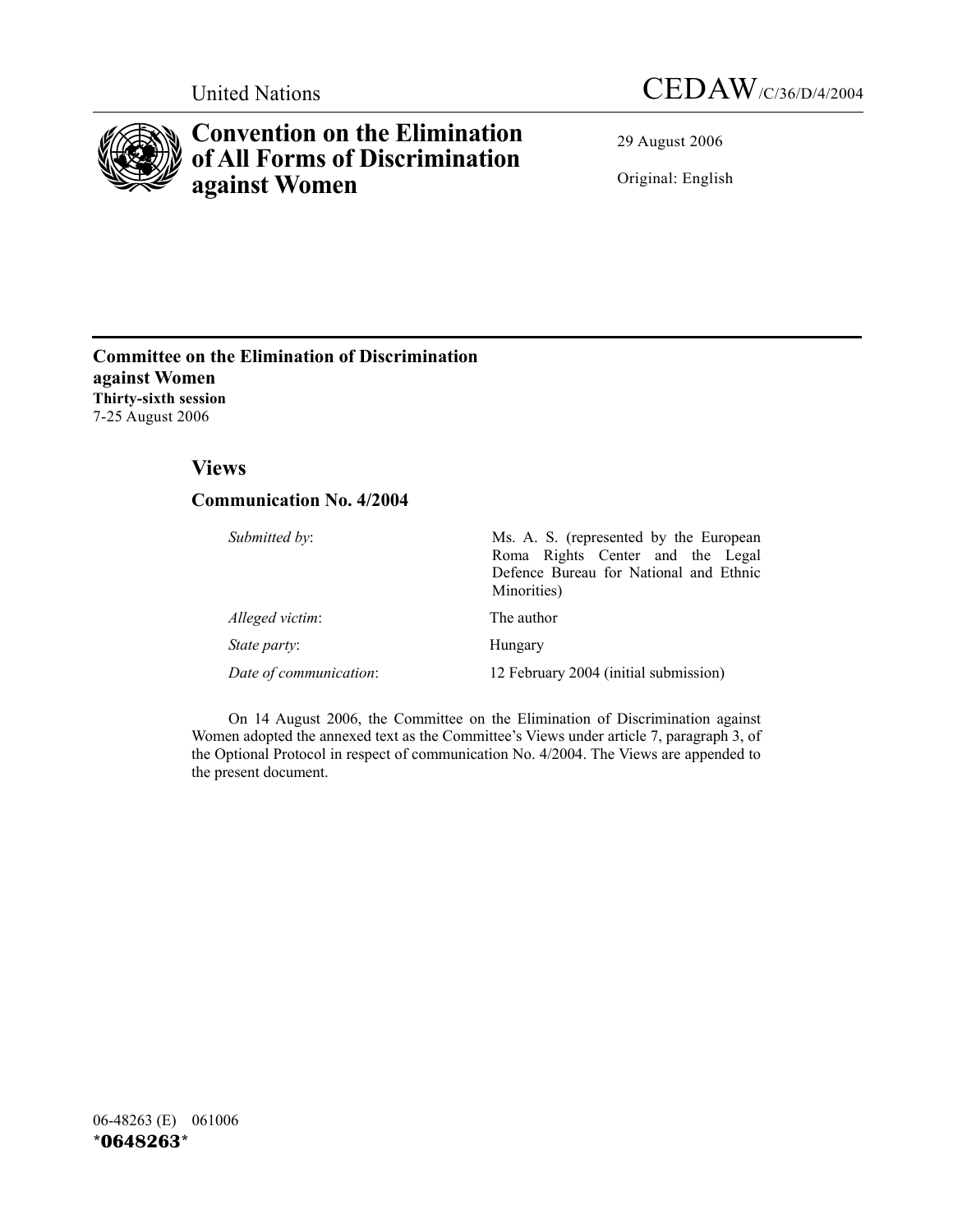## **Annex**

## **Views of the Committee on the Elimination of Discrimination against Women under article 7, paragraph 3, of the Optional Protocol to the Convention on the Elimination of All Forms of Discrimination against Women (thirty-sixth session)**

## **Communication No.: 4/2004**\*

| Submitted by:          | Ms. A. S. (represented by the European<br>Roma Rights Center and the Legal<br>Defence Bureau for National and Ethnic<br>Minorities) |
|------------------------|-------------------------------------------------------------------------------------------------------------------------------------|
| Alleged victim:        | The author                                                                                                                          |
| <i>State party:</i>    | Hungary                                                                                                                             |
| Date of communication: | 12 February 2004 (initial submission)                                                                                               |

 *The Committee on the Elimination of Discrimination against Women*, established under article 17 of the Convention on the Elimination of All Forms of Discrimination against Women,

#### *Meeting on* 14 August 2006

 *Having concluded* its consideration of communication No. 4/2004, submitted to the Committee on the Elimination of Discrimination against Women by The European Roma Rights Center and the Legal Defence Bureau for National and Ethnic Minorities on behalf of Ms. A. S. under the Optional Protocol to the Convention on the Elimination of All Forms of Discrimination against Women,

 *Having taken into account* all written information made available to it by the author of the communication and the State party,

 *Adopts the following*:

 <sup>\*</sup> The following members of the Committee participated in the examination of the present communication: Ms. Magalys Arocha Dominguez, Ms. Meriem Belmihoub-Zerdani, Ms. Huguette Bokpe Gnacadja, Ms. Dorcas Coker-Appiah, Ms. Mary Shanthi Dairiam, Mr. Cees Flinterman, Ms. Naela Mohamed Gabr, Ms. Françoise Gaspard, Ms. Rosario Manalo, Ms. Pramila Patten, Ms. Fumiko Saiga, Ms. Hanna Beate Schöpp-Schilling, Ms. Heisoo Shin, Ms. Glenda P. Simms, Ms. Dubravka Šimonović, Ms. Anamah Tan, Ms. Maria Regina Tavares da Silva and Ms. Zou Xiaoqiao. Pursuant to rule 60 (1) (c) of the Committee's rules of procedures, Ms. Krisztina Morvai did not participate in the examination of this communication, as she is a national of the State party concerned.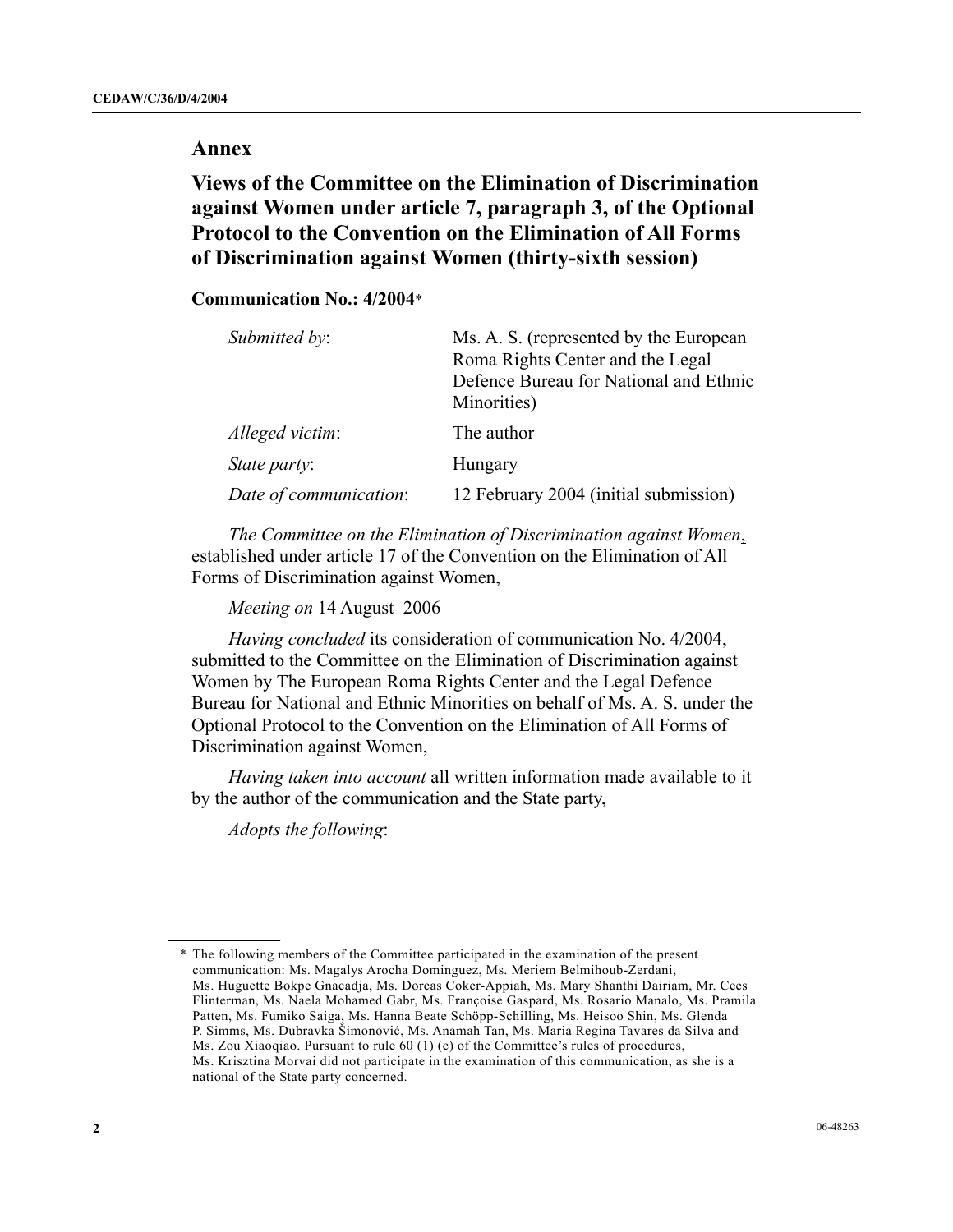## **Views under article 7, paragraph 3, of the Optional Protocol**

1.1 The author of the communication dated 12 February 2004, is Ms. A. S., a Hungarian Roma woman, born on 5 September 1973. She claims to have been subjected to coerced sterilization by medical staff at a Hungarian hospital. The author is represented by the European Roma Rights Center, an organization in special consultative status with the Economic and Social Council, and the Legal Defence Bureau for National and Ethnic Minorities, an organization in Hungary. The Convention and its Optional Protocol entered into force for the State party on 3 September 1981 and 22 March 2001, respectively.

#### *The facts as presented by the author*

2.1 The author is the mother of three children. On 30 May 2000, she was examined by a doctor and found to be pregnant, the delivery date estimated to be 20 December 2000, during that time, she followed antenatal treatment and attended all the scheduled appointments with the district nurse and gynaecologist. On 20 December 2000, the author reported to the maternity ward of Fehérgyarmat Hospital. She was examined and found to be 36 to 37 weeks pregnant and was asked to return when she went into labour.

2.2 On 2 January 2001, the author went into labour pain and her amniotic fluid broke. This was accompanied by heavy bleeding. She was taken to Fehérgyarmat Hospital, one hour's drive by ambulance. While examining the author, the attending physician found that the foetus (the term "embryo" is used) had died in her womb and informed her that a caesarean section needed to be performed immediately in order to remove the dead foetus. While on the operating table, the author was asked to sign a form consenting to the caesarean section. She signed this as well as a barely legible note that had been hand-written by the doctor and added to the bottom of the form, which read:

"Having knowledge of the death of the embryo inside my womb I firmly request my sterilization [a Latin term unknown to the author was used]. I do not intend to give birth again; neither do I wish to become pregnant."

The attending physician and the midwife signed the same form. The author also signed statements of consent for a blood transfusion and for anaesthesia.

2.3 Hospital records show that within 17 minutes of the ambulance arriving at the hospital, the caesarean section was performed, the dead foetus and placenta were removed and the author's fallopian tubes were tied. Before leaving the hospital the author asked the doctor for information on her state of health and when she could try to have another baby. It was only then that she learned the meaning of the word "sterilization". The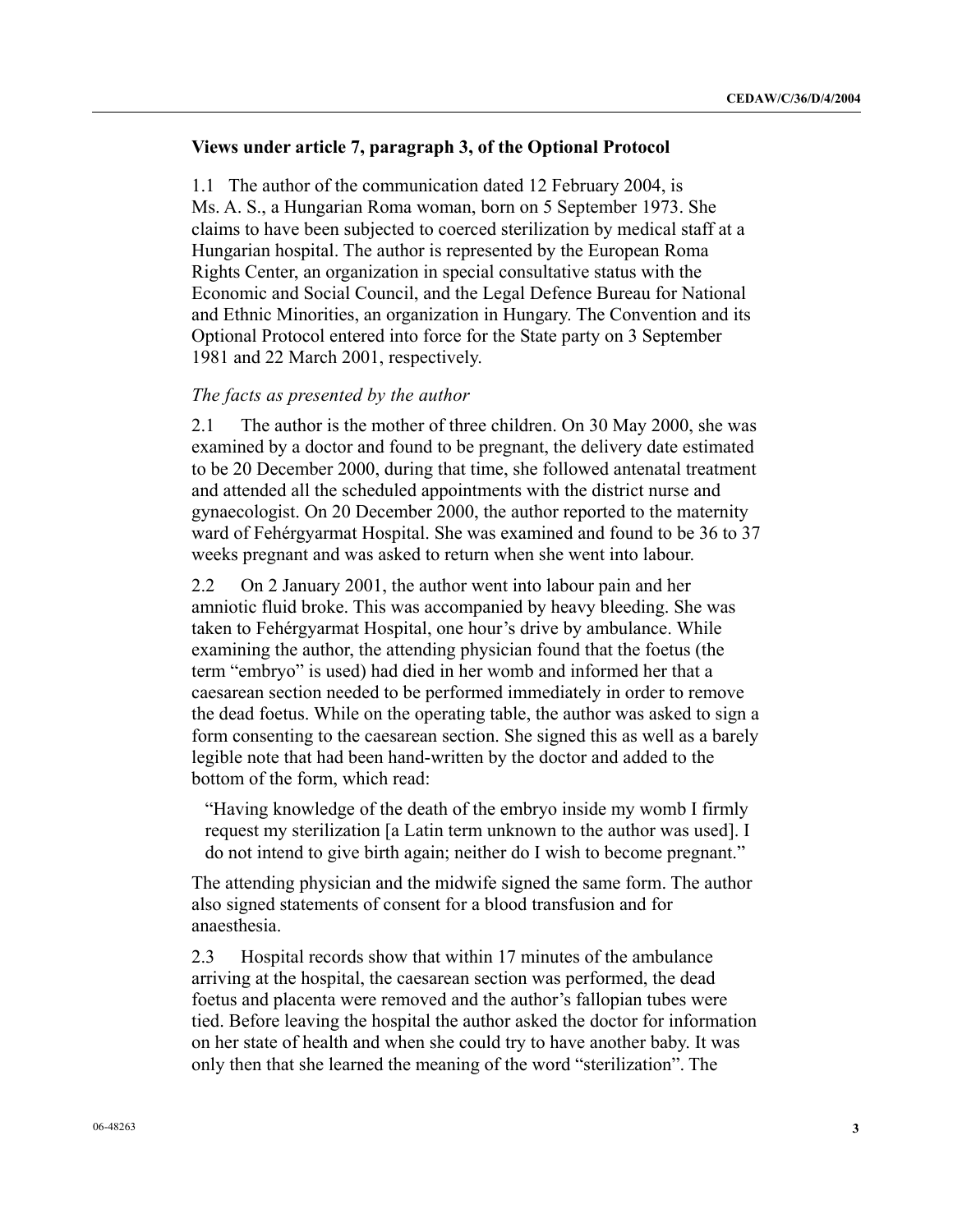medical records also revealed the poor health condition of the author when she arrived at the hospital. She felt dizzy upon arrival, was bleeding more heavily than average and was in a state of shock.

2.4 The author states that the sterilization has had a profound impact on her life for which she and her partner have been treated medically for depression. She would never have agreed to the sterilization as she has strict Catholic religious beliefs that prohibit contraception of any kind, including sterilization. Furthermore, she and her partner live in accordance with traditional Roma customs — where having children is said to be a central element of the value system of Roma families.

2.5 On 15 October 2001, a lawyer with the Legal Defence Bureau for National and Ethnic Minorities, filed a civil claim on behalf of the author against Fehérgyarmat Hospital, inter alia, requesting that the Fehérgyarmat Town Court find the hospital in violation of the author's civil rights. She also claimed that the hospital had acted negligently by sterilizing the author without obtaining her full and informed consent. Pecuniary and non-pecuniary damages were sought.

2.6 On 22 November 2002, the Fehérgyarmat Town Court rejected the author's claim, despite a finding of some negligence on the part of the doctors, who had failed to comply with certain legal provisions, namely, the failure to inform the author's partner of the operation and its possible consequences as well as to obtain the birth certificates of the author's live children. The Court reasoned that the medical conditions for sterilization prevailed in the author's case and that she had been informed about her sterilization and given all relevant information in a way in which she could understand it. The Court also found that the author had given her consent accordingly. The Court further viewed as a "partial extenuating circumstance towards the defendant's negligence the fact that, with the author's consent, the doctors performed the sterilization with special dispatch simultaneously with the Caesarean section".

2.7 On 5 December 2002, the lawyer filed an appeal on behalf of the author before the Szabolcs-Szatmár-Bereg County Court against the decision of the Fehérgyarmat Town Court.

2.8 On 12 May 2003, the author's appeal was rejected. The appellate court found that although article 187, paragraph 4 (a), of Hungary's Act on Health Care allowed for the exceptional performance of the sterilization, the operation was not of a life-saving character, and therefore, the sterilization procedure should have been subject to the informed consent of the author. The appellate court further found that the doctors acted negligently in failing to provide her with detailed information (about the method of the operation, of the risks of its performance and of the alternative procedures and methods, including other options of birth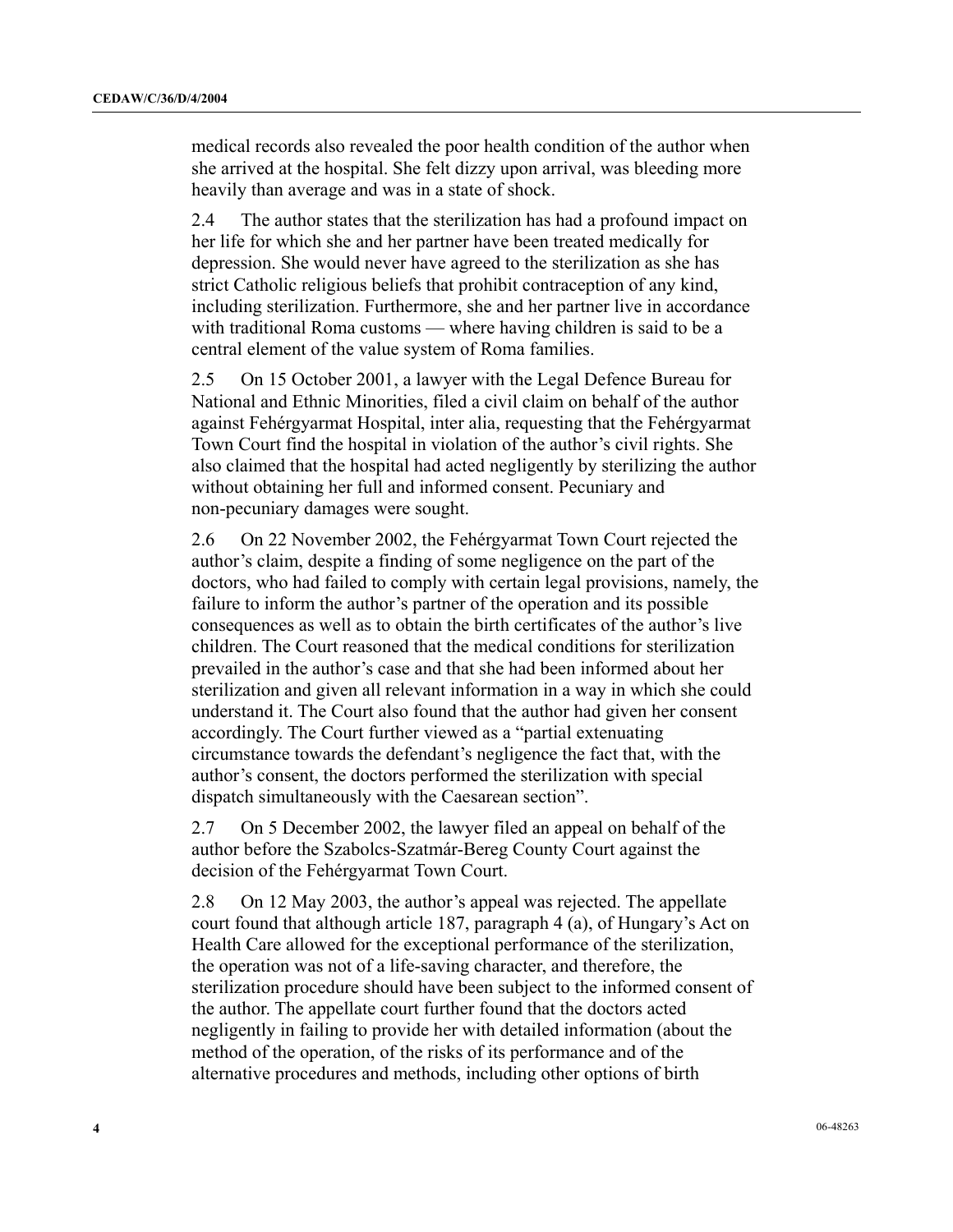control) and that the written consent of the author could not in and of itself exclude the hospital's liability. The appellate court, however, turned down the appeal on the ground that the author had failed to prove a lasting handicap and its causal relationship with the conduct of the hospital. The appellate court reasoned that the performed sterilization was not a lasting and irreversible operation inasmuch as the tying of fallopian tubes can be terminated by plastic surgery on the tubes and the likelihood of her becoming pregnant by artificial insemination could not be excluded. Based on her failure to prove that she had lost her reproductive capacity permanently and its causal relationship to the conduct of the doctors, the appellate court dismissed the appeal.

#### *The complaint*

3.1 The author claims that Hungary has violated articles 10 (h), 12 and 16, paragraph 1 (e) of the Convention.

3.2 She emphasizes that sterilization is never a life-saving intervention that needs to be performed on an emergency basis without the patient's full and informed consent. It is an operation that is generally intended to be irreversible and surgery to reverse sterilization is complex and has a low success rate. The author states that international and regional human rights organizations have repeatedly stressed that the practice of forced sterilization constitutes a serious violation of numerous human rights and she refers to general comment 28 of the Human Rights Committee on equality of rights between men and women by way of example. She also states that coercion presents itself in various forms — from physical force to pressure from and/or negligence on the part of medical personnel.

3.3 As to the alleged violation of article 10 (h) of the Convention, the author argues that she received no specific information about the sterilization, the effects of the operation on her ability to reproduce, or advice on family planning and contraceptive measures — either immediately before the operation or in the months/years before the operation was carried out. She claims that she was not given information about the nature of the operation, the risks and consequences, in a way that was comprehensible to her before she was asked to sign the consent form. The author quotes paragraph 22 of general recommendation No. 21 of the Committee on marriage and family relations in support of her argument.

3.4 In support of the alleged violation of article 12 of the Convention, the author refers to paragraphs 20 and 22 of general recommendation No. 24 of the Committee on women and health and submits that she was unable to make an informed choice before signing the consent form for the sterilization procedure. She argues that her inability to give informed consent on account of the incomplete information provided is a violation of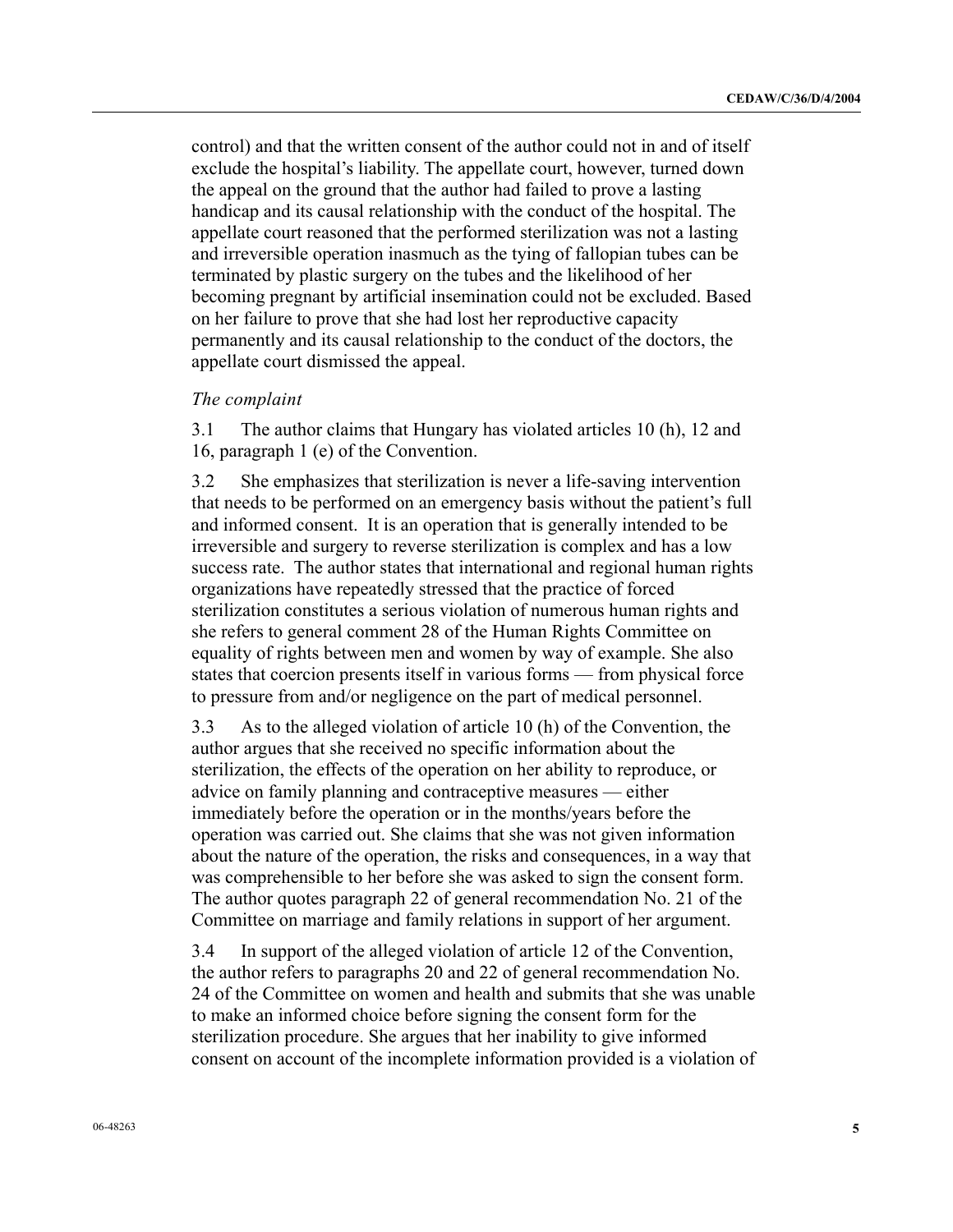the right to appropriate health-care services. She also argues that there is a clear causal link between the failure of the doctors to fully inform her about the sterilization and the injuries that it caused, both physical and emotional.

3.5 The author claims that article 16, paragraph 1 (e) of the Convention has been violated by virtue of the State party limiting her ability to reproduce and she refers to paragraph 22 of general recommendation No. 21 of the Committee and paragraphs 22 and 24 of general recommendation No. 19 of the Committee on violence against women in this instance. She adds that the facts of the case show that she was denied access to information, education and the means to exercise her right to decide freely and responsibly on the number and spacing of her children.

3.6 The author requests the Committee to find a violation of articles 10 (h), 12 and 16, paragraph 1 (e) and to request the State party to provide just compensation.

3.7 As to the admissibility of the communication, the author maintains that all domestic remedies have been exhausted because the decision of the appellate court specifically stated that no appeal against it was permitted. The author also maintains that the matter has not been and is not currently being examined under any other procedure of international investigation or settlement.

3.8 Furthermore, the author notes that, although the incident giving rise to the communication occurred on 2 January 2001, Hungary has been legally bound by the Convention's provisions since 3 September 1981. The author claims that, most importantly, the effects of the violations at issue are of an ongoing, continuing character. In particular, as a result of having been sterilized without giving full and informed consent, she can no longer give birth. In light of these considerations, the author submits that the communication is admissible in accordance with article 4, paragraph 2 (e) of the Optional Protocol.

#### *The State party's submission on admissibility and merits*

4.1 By submission of 7 March 2005, the State party argues that the author failed to exhaust domestic remedies because she did not make use of judicial review (so-called "revision of judgement"), a special remedy under Hungarian law.

4.2 The State party contends that the communication is inadmissible *ratione temporis* pursuant to article 4, paragraph 2 (e). It is the opinion of the State party that the author has not sustained a permanent disability because the sterilization is not irreversible surgery and has not caused permanent infertility. The State party therefore argues that there has been no permanent violation of the rights of the author.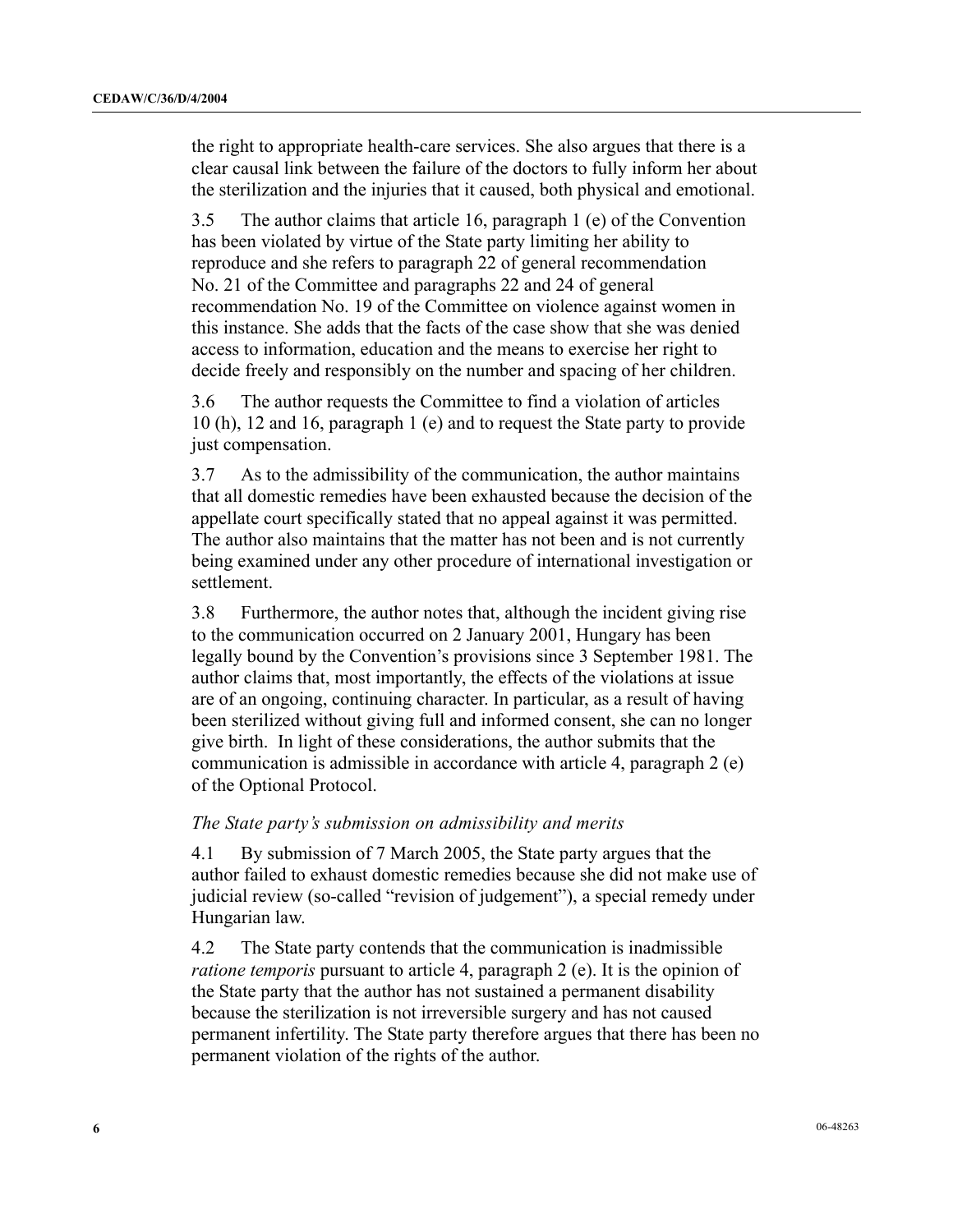4.3 The State party is of the view that article 10 (h) of the Convention has not been violated since, aside from the dead embryo, the author has three other living children, which means that she must have been familiar with the nature of pregnancy and childbirth without further education.

4.4 The State party submits that article 12, paragraph 1, of the Convention has not been violated because the author received free of charge the benefits and services that all Hungarian women receive during pregnancy and after childbirth. The author was given all information prior to the surgery in a way that was appropriate in the given circumstances. According to the court decision, the author had been in a condition in which she was able to understand the information.

4.5 The State party stresses that the Public Health Act allows a physician to perform sterilization surgery without following any special procedure when it seems to be appropriate in certain circumstances. These circumstances were present, namely that this was not the author's first caesarean section and her womb was in very bad condition. Further, the State party considers that the surgery had been safe because the risk of undergoing another abdominal operation was greater and appeared inevitable in the given circumstances.

## *The author's comments on the State party's observations on admissibility and merits*

5.1 By her submission of 6 May 2005, the author reiterates several of her arguments regarding the admissibility and merits of her claims.

5.2 Concerning article 4, paragraph 1, of the Optional Protocol, the author claims that the State party failed to show that the judicial review (socalled "revision") by the Supreme Court constitutes an effective remedy that is available to the author. She argues that the Constitutional Court of Hungary has held that the Constitution guarantees a one-tier appeal system only. Under this system an appeal of a judgement of an appellate court is an extraordinary remedy. The author argues that this extraordinary relief was not accessible to her as it could neither be legally substantiated that her case concerned a point of law of general importance that had to be reviewed for the development of the uniform interpretation of the law nor that the final judgement differed from a previous binding decision of the Supreme Court. Between 1 January 2002 and 9 November 2004, the relevant judicial review criteria were, essentially, that the judgement to be reviewed infringed the law and that this affected the merits of the case and (a) the decision differed from the binding decisions of the Supreme Court on the uniform interpretation of the law or (b) review by the Supreme Court would be necessary to develop a point of law of conceptual importance. The author also argues that the second alternative conditions of (a) and (b) were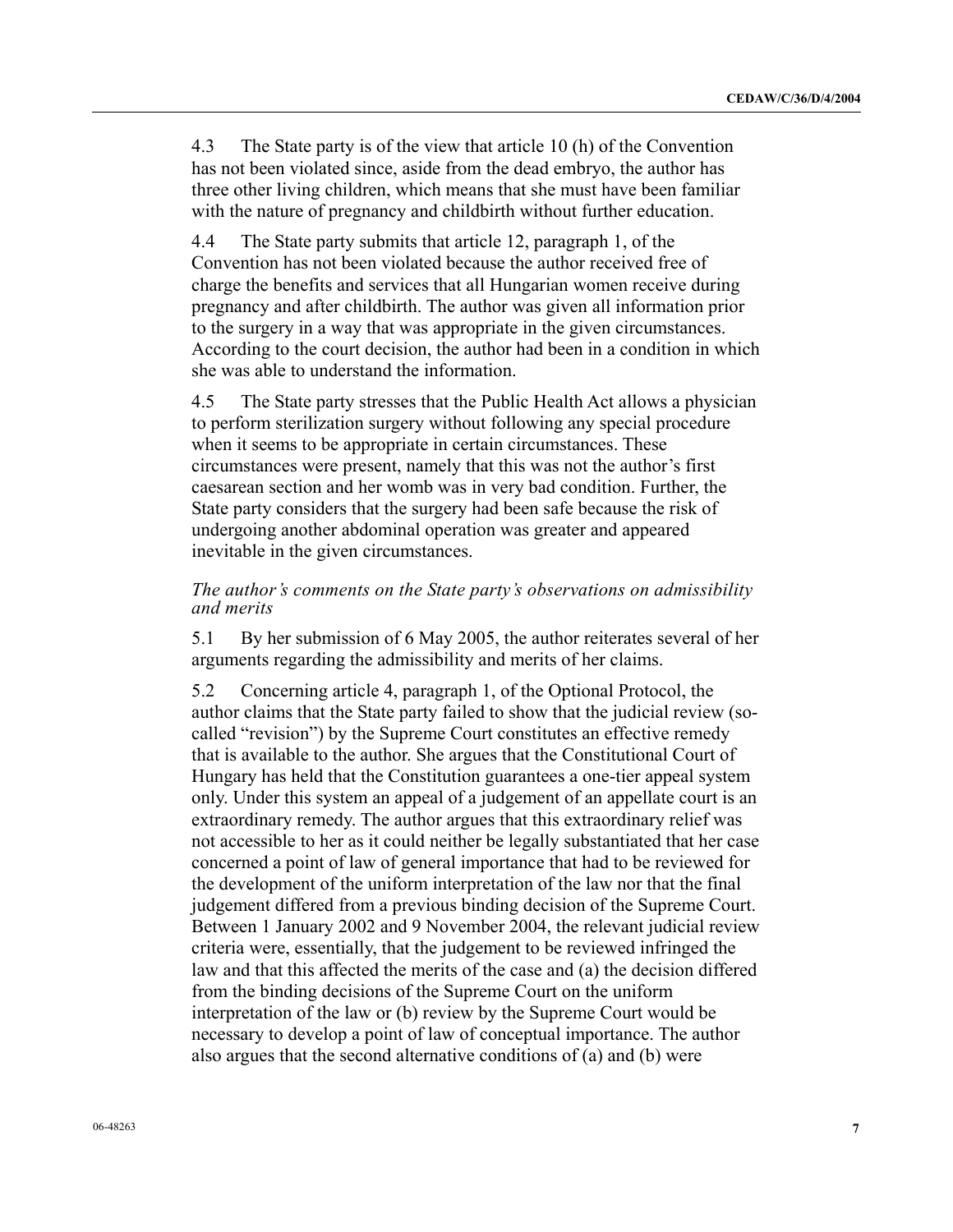declared unconstitutional by the Constitutional Court of Hungary on 9 November 2004 because they could not be applied predictably as they were not straightforward. As such, she was really without effective access to judicial review.

5.3 With regard to article 4, paragraph 2 (e) of the Optional Protocol, the author states that her reproductive capacity has been taken away by State actors — the doctors at the public hospital. She reiterates that sterilization, in law and in medical practice, is regarded as irreversible surgery and that it has had a profound impact on her.

5.4 The author claims that her fundamental rights to health and human dignity and freedom as elaborated in several international outcome documents, notably the Programme of Action of the International Conference on Population and Development (Cairo, 1994) and the Beijing Declaration and Platform for Action (Beijing, 1995) and the outcome documents of their respective five-year reviews have been violated.

5.5 The author also argues that in the instant case, the Hungarian health service did not at any time provide any form of information on family planning, the sterilization surgery, or the effects on her reproductive capacity. The State party appears to believe that the author should have been self-taught on the use of contraception and family planning. The appellate court agreed that the Hungarian health service failed to fulfil its obligation to provide appropriate information. According to the author, failure to provide her with specific information on contraception and family planning before coercing her into signing the consent to sterilization constitutes a breach of article 10 (h) of the Convention.

5.6 The author maintains that the question of payment for health care is irrelevant. She also maintains that she did not consent to the sterilization in that she did not receive clear and suitably worded information and was not in a condition to understand the form that she was asked to sign.

5.7 The author points out that the appellate court stressed in its decision that because the sterilization was not a life-saving measure, informed consent was required and that it had not been established that the conditions had been met for performing the surgery pursuant to article 15, paragraph 3 of the Health Care Act.

5.8 The author argues that informed consent is based on a patient's ability to make an informed choice and its validity does not depend on the form in which it is given. Written consent merely can serve as evidence.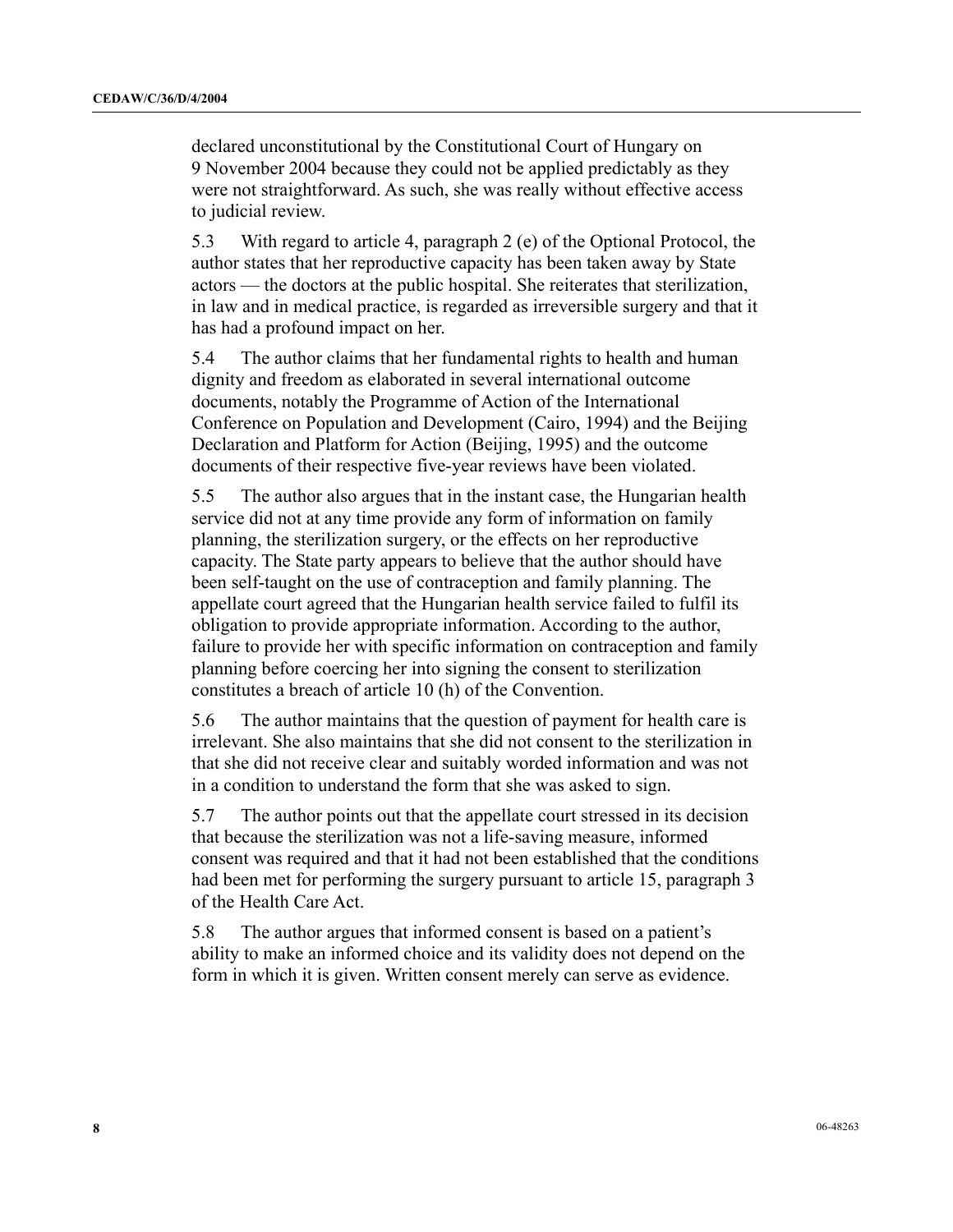## *The State party's further submission on admissibility and merits*

6.1 By its submission of 22 June 2006, the State party maintains its position that judicial review by the High Court of Justice is an extraordinary remedy to which the author should have resorted.

6.2 The State party maintains that the method used to sterilize the author was not irreversible. Therefore there is no continuous violation of her rights. The State party cites the Judicial Committee of the Medical Research Council for the authority that ligature can be reversed in 20 to 40 per cent of the cases by a re-fertilization operation.

6.3 The State party sustains its position that the author was given correct and appropriate information both in the pre-natal period and at the time of the surgery. She was also provided with appropriate medical services, including information, during her three previous pregnancies.

6.4 The State party stresses that there is no difference between public and private health services in terms of quality.

6.5 The State party reiterates that the Public Health Act allows physicians to perform sterilization surgery without counselling when it seems appropriate in given circumstances. Under the Act, a physician is given some discretion in certain cases. In this way, preference is given to the patient's right to life and counselling may be simplified. While sterilization is not a life-saving intervention in general, in the present case it had a life-saving function because another pregnancy or abdominal operation would have placed the author in mortal danger. The sterilization was performed to avoid such a situation.

#### *The author's subsequent submission*

7.1 By her submission of 5 October 2005, the author maintains that, while surgery to reverse sterilization is sometimes possible, sterilization is carried out with the intention of ending a woman's reproductive capacity permanently. Surgery to reverse sterilization is complex and has a low success rate. The author underpins her claim by referring to publications by individuals, Governments and international organizations. She cites case law in several jurisdictions that view sterilization as an irreversible operation. The doctor who performed the surgery testified that information about sterilization should include the fact that it is an irreversible intervention.

7.2 The success of surgery to reverse sterilization depends on many factors, such as how the sterilization was carried out, how much damage was done to the fallopian tubes or other reproductive organs, the skills of the surgeon and the availability of trained staff and facilities. There are risks associated with the surgery to reverse sterilization. There is an increased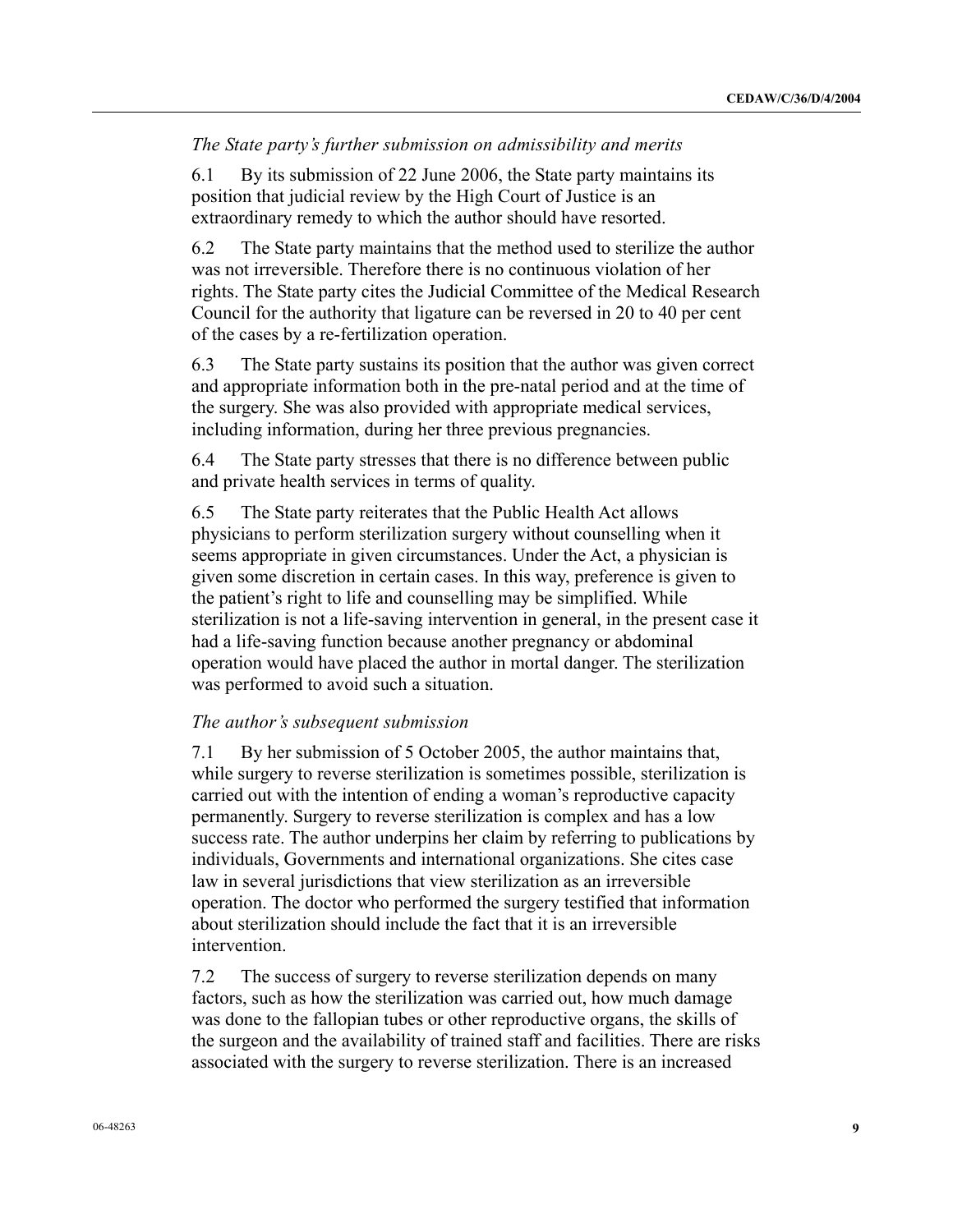likelihood of ectopic pregnancy following reversal surgery, which is a dangerous condition that requires immediate medical attention.

7.3 The author also claims that the Hungarian medical profession regards sterilization as a permanent method of birth control. She states that the medical expert who was involved in the domestic litigation at the request of her attorney stated that a new abdominal operation might be able to make the fallopian tubes permeable, but its success is questionable and the surgeon who performed the sterilization on the author stated that counselling should include the fact that it is an irreversible intervention.

7.4 The author further states that in order to give a valid opinion on whether the sterilization performed on her could be reversed successfully it would be necessary to know, inter alia, how much damage had been done to her fallopian tubes or other reproductive organs. The author claims that the State party's assertion that the author's operation was not irreversible was made in the abstract and is thereby contrary to the standard medical views, which the author has described.

7.5 Given that the doctors suggested, and the Hungarian Courts confirmed, that a future pregnancy might endanger the author's life as well as that of the child, the author argues that it is unlikely that her sterilization was done in a way that would promote the possibility of a reversal. She further asserts that the Hungarian Courts based their opinion about the reversibility of the author's sterilization exclusively on witness statements of medical staff employed by the respondent hospital and an expert medical report that had not been commissioned by the Court. Moreover, she was not examined for this purpose.

7.6 Despite extensive research, the author is unaware of whether successful surgery to reverse sterilization has been performed in Hungary as from the time of her sterilization. One can make a claim with confidence only when a reversal surgery has been carried out successfully. However, the author cannot be forced to undergo another operation to alleviate the damage. This major abdominal surgery under full anaesthesia carries risks and would not be covered by the State's social security fund.

7.7 The author argues that claims for non-pecuniary damages may be brought without determining whether or not the sterilization is irreversible. The rights of the author to physical integrity, health, honour and human dignity have been violated under the Hungarian Civil Code by the unlawful conduct of the hospital irrespective of any medical possibility of restoring her reproductive capacity. Her loss of fertility caused psychological trauma and had a detrimental effect on her private life. The unlawful sterilization has had a continuous effect on her life and has not been remedied for almost five years.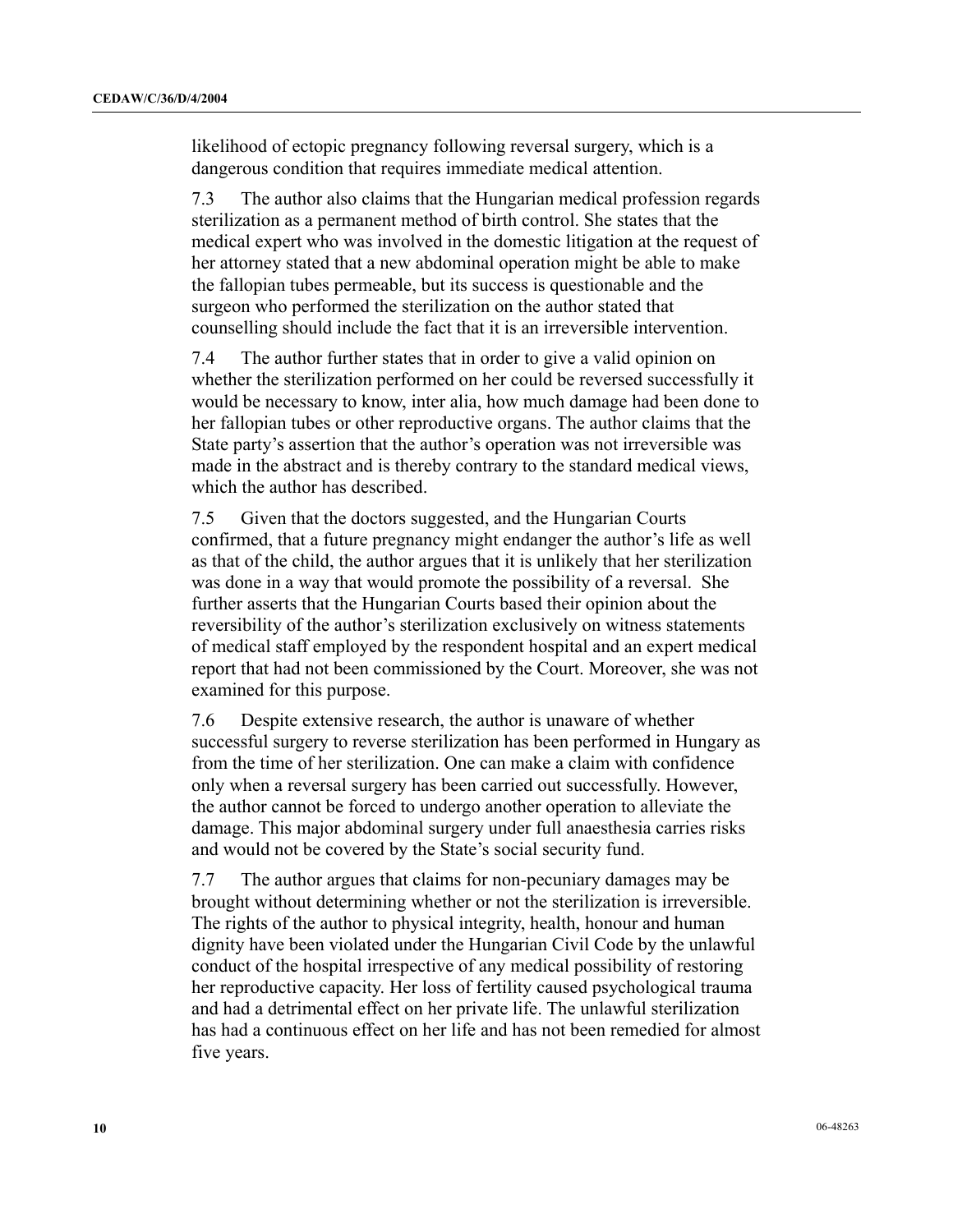7.8 The author further argues that it was questionable to carry out the sterilization — a preventive intervention — together with a reportedly lifesaving operation — the caesarean section, thereby prolonging the operating time and increasing the risk to her health. The author also argues that it took 17 minutes for her to be admitted to the hospital, prepared for surgery, given information about the procedures and the risks and consequences of sterilization, sign the statements of consent, and undergo both the caesarean section and the sterilization. The author argues further that this indicates that all steps could not have been carried out properly and that the hospital could only save time on counselling and allowing time for decision-making.

## *Supplementary observations of the State party*

8.1 By its submission of 2 November 2005, the State party continues to assert that it would have been duly justified for the author to initiate a judicial review ("revision of judgement") because even though no damages had been awarded, an actionable infringement had been established. The judicial review is an extraordinary remedy of the Supreme Court that is based on a request to remedy a defect in respect of a legal issue. Such requests are restricted to cases where a third instance review is justified because, for example, it would contribute to the evolution of the law or to the standardization of the application of the law or it would raise a substantial legal issue.

8.2 When the Supreme Court finds that there is cause for review and if it has the necessary data and facts, it hands down a new decision that partly or fully invalidates the decision of the Court of the second instance. Otherwise, when the Supreme Court lacks the necessary data and facts, it remands the case back to the Court of the first or second instance for new proceedings and a decision.

8.3 The State party adds that Council III of the Civil College of the Supreme Court focuses specifically on legal action in medical malpractice cases and on actions for damages. The State party stresses that the Supreme Court has entertained more than 1,300 reviews since 1993. The State party argues that, therefore it would have provided the author with a suitable forum.

8.4 The State party maintains its position in respect of tubal ligature and states that the nature of the operation does not constitute an ongoing infringement because it does not cause permanent infertility, and refers to the position of the Judicial Committee of the Medical Research Council (see para 6.2 above) on this issue. Furthermore, future pregnancy is also possible through the in vitro fertilization programme, which is financed by the social security system.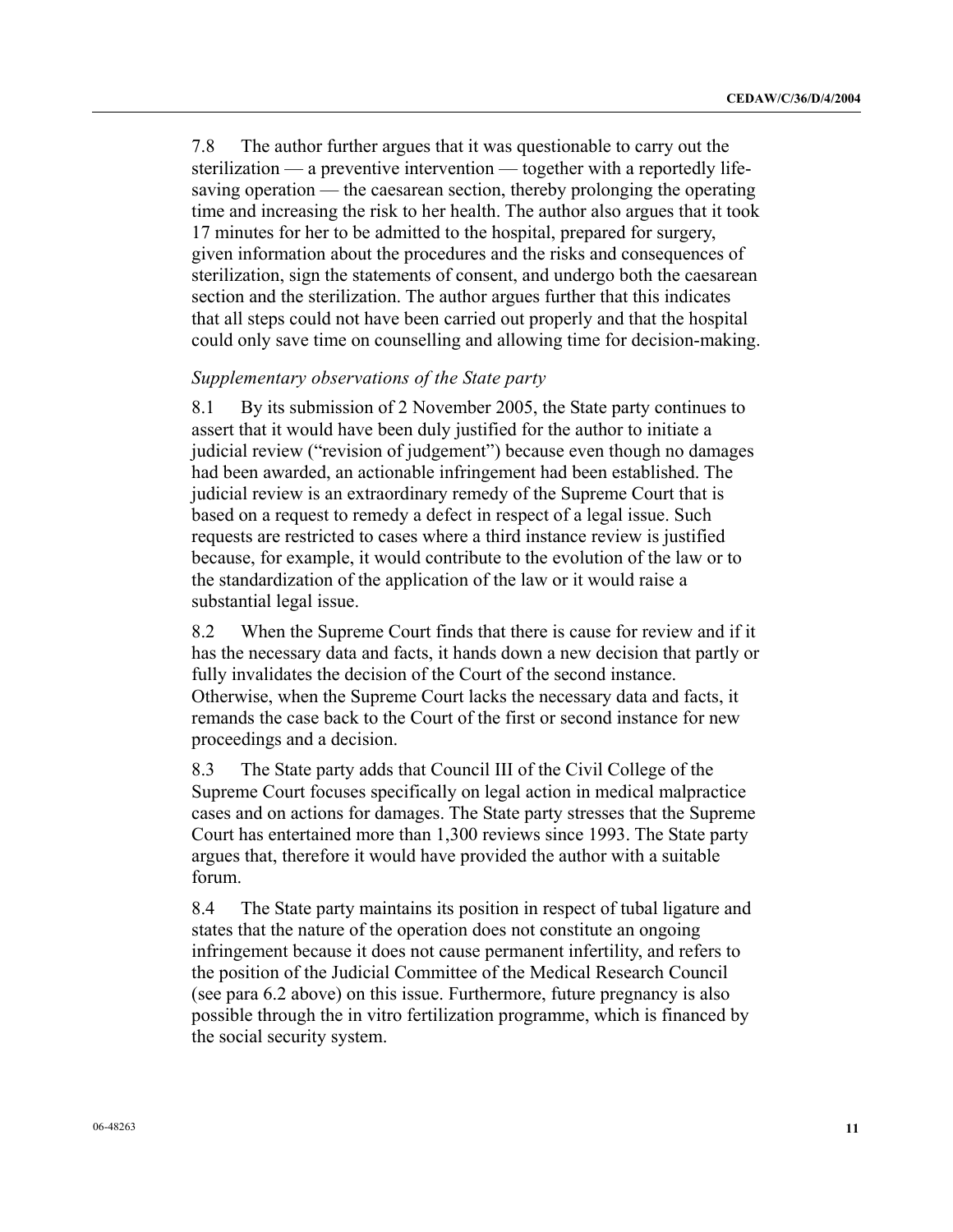## *Supplementary submission of the author*

9.1 By her submission of 16 November 2005, the author submits that the State party disregards the effect of the non-consensual sterilization on her physical integrity and mental health and dignity. In Hungarian medical law, respect for human dignity is a core right from which other rights flow. The Committee recognized in its general recommendation No. 19 that compulsory sterilization adversely affects women's physical and mental health.

9.2 The author argues that informed consent to sterilization is required by international standards and under national law and derives from respect for a woman's human rights as laid down in the Universal Declaration of Human Rights, the International Covenant on Civil and Political Rights, the International Covenant on Economic, Social and Cultural Rights, in Convention on the Elimination of All Forms of Discrimination against Women and the Convention on the Rights of the Child.

9.3 The author contends that physicians are under an ethical obligation to ensure a woman's right to self-determination by the counselling that precedes any informed decision-making. The Convention on Human Rights and Biomedicine of the Council of Europe, to which Hungary is a party, recognizes the importance of ensuring the dignity of the human being. The instrument's Explanatory Report states that the rule whereby no one may be forced to undergo an intervention without his or her consent makes clear patients' autonomy in their relationship with health-care professionals.

9.4 The author recalls her extremely vulnerable situation when she sought medical attention on 2 January 2001 as a woman who would lose her child and as a member of a marginalized group of society — the Roma.

9.5 In support of her claims, the author submits a brief prepared by the Center for Reproductive Rights, Inc., in which the latter organization supports the arguments made by the author. The Center for Reproductive Rights contends that the argument of the State party to the effect that the author did not suffer a permanent violation of rights goes against internationally accepted medical standards, which assert that sterilization is a permanent, irreversible procedure.

9.6 The Center for Reproductive Rights underlines that informed consent and the right to information are critical components of any sterilization procedure and that human rights are violated when sterilization is performed without the full and informed consent of the patient. In the instant case the author was not provided with information or advice concerning sterilization, and its effects, risks, or consequences. Nor did she receive information or advice about alternative methods of contraception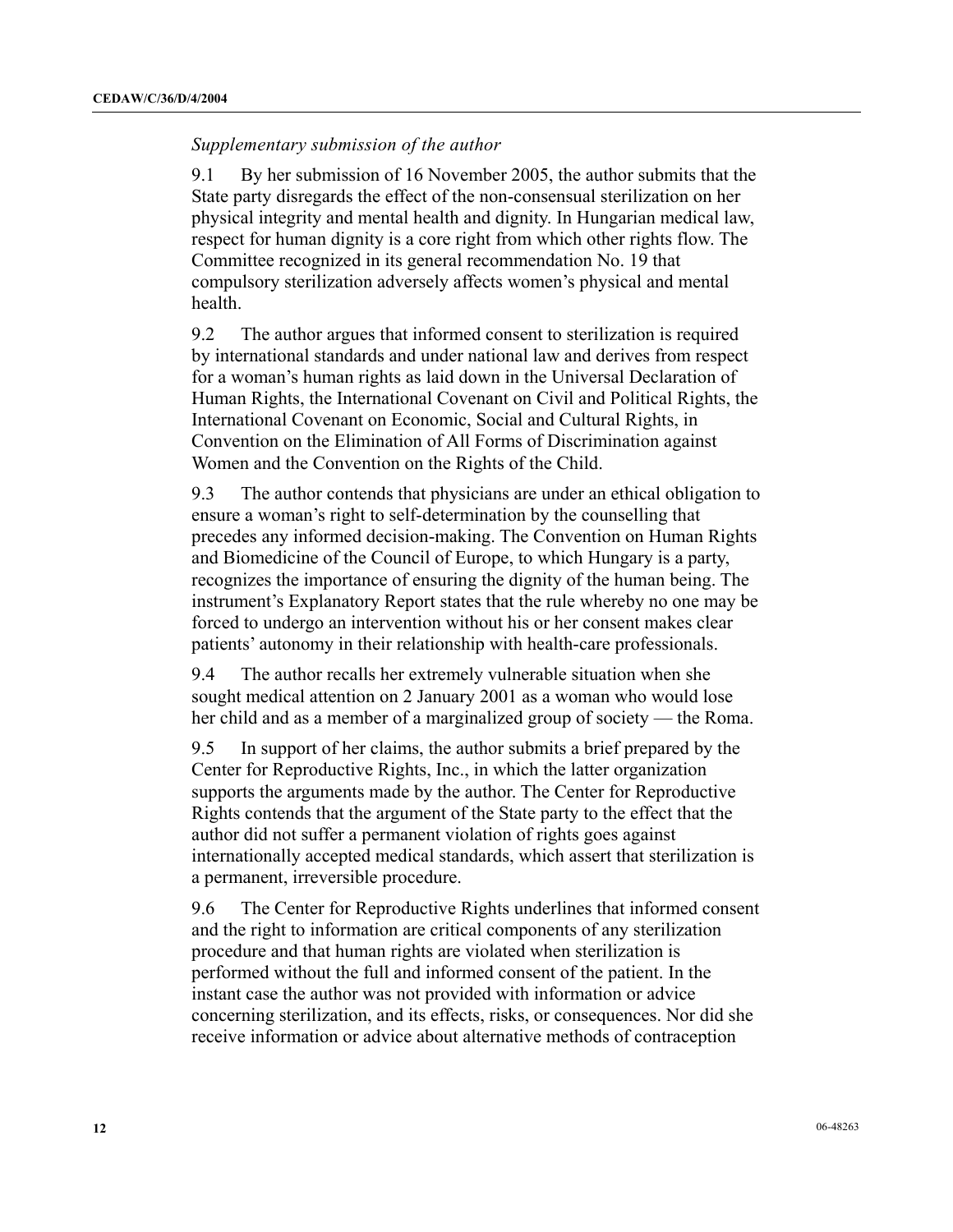and family planning in violation of the State party's obligation under article 10 (h) of the Convention.

9.7 The Center for Reproductive Rights states that in the present case, the barely readable, hand-written consent form, which contained the Latin, rather than the Hungarian word for sterilization, while signed, did not indicate that informed consent had been given to the sterilization procedure. Medical personnel failed to communicate to the author in a way that she was capable of understanding and did not take into account her state of shock after losing her child and her very weak physical condition after having lost substantial amounts of blood.

9.8 The Center for Reproductive Rights notes that several international medical bodies, including the World Health Organization, have created specific guidelines and considerations to ensure informed consent in cases of sterilization demonstrates just how crucial it is that informed consent is obtained prior to delivering the life-altering procedure of sterilization that seriously impacts upon an individual's human rights.

9.9 Given the 17-minute time span between the author's arrival at the hospital and the completion of two operations, the Center for Reproductive Rights contends that it is not feasible that health-care personnel provided the author with thorough information in accordance with international human rights and medical standards. Without that information, the author could not have made a well-considered and voluntary decision. The fact that the author asked the doctor when it would be safe to have another child clearly indicates that it was not explained to the author that she would be prevented from having any more children after the procedure.

9.10 The Center for Reproductive Rights states that international medical standards clearly note that patients must always give their informed consent to sterilization procedures, even in cases that pose a health risk.

9.11 The Center for Reproductive Rights is of the view that by sterilizing the author without her fully informed consent, the State party, through the doctors at the public hospital, violated the author's right to decide on the number and spacing of children by limiting her access to the information that would have allowed her to make the decision as to whether to be sterilized. As a result of the sterilization that was performed without consent, the author no longer has, and will never have the freedom to make decisions as to the number and spacing of children.

## *Issues and proceedings before the Committee*

#### *Consideration of admissibility*

10.1 In accordance with rule 64 of its rules of procedure, the Committee shall decide whether the communication is admissible or inadmissible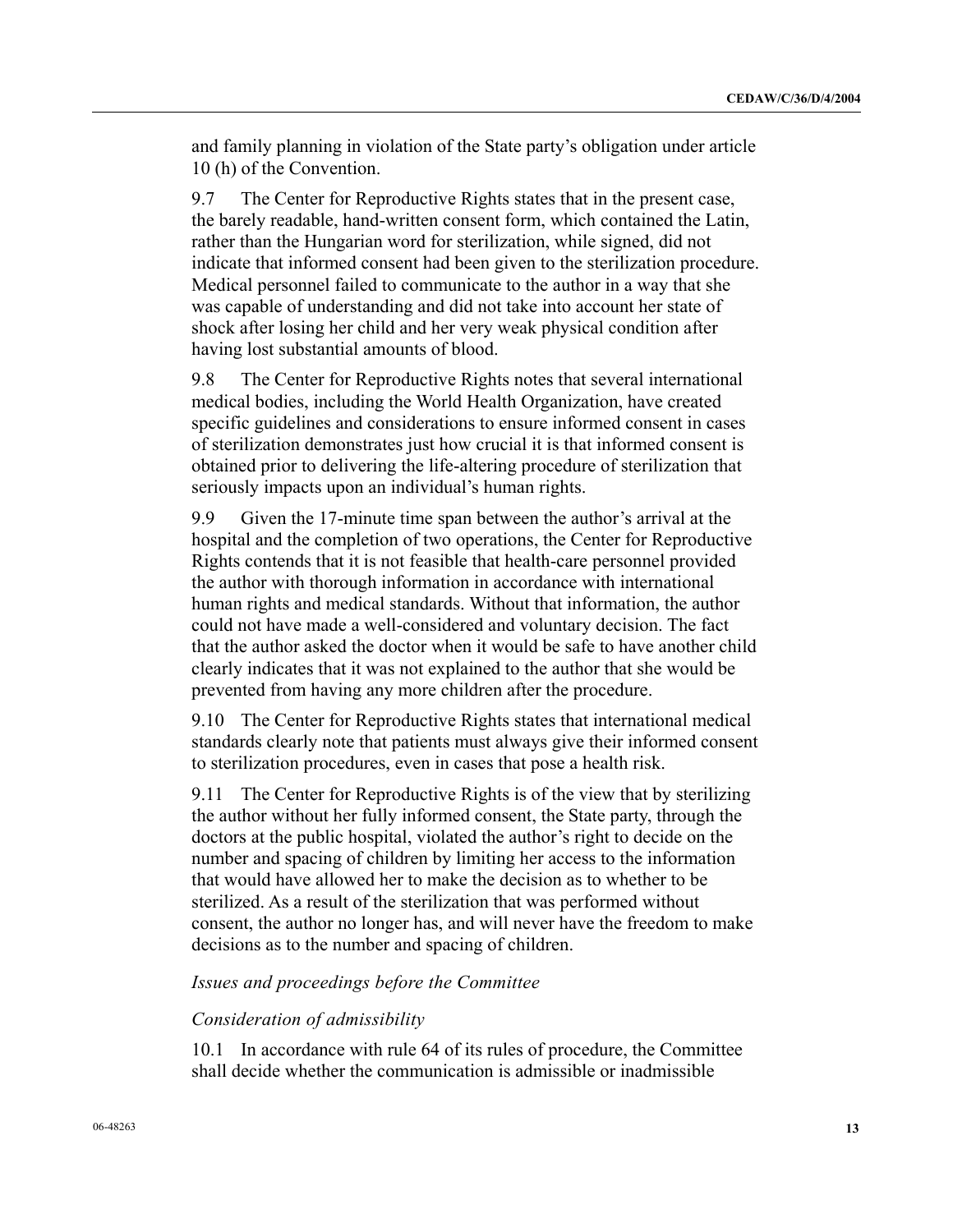under the Optional Protocol to the Convention. Pursuant to rule 72, paragraph 4, of its rules of procedure, it shall do so before considering the merits of the communication.

10.2 The Committee has ascertained that the matter has not already been or is being examined under another procedure of international investigation or settlement.

10.3 With regard to the requirement laid down in article 4, paragraph 1, of the Optional Protocol that the Committee ascertain that all available domestic remedies have been exhausted, the Committee notes that the State party drew attention to the special or extraordinary remedy of judicial review (so-called "revision of judgement") of which the author did not make use. According to the State party, this remedy is restricted to cases where a third instance review is justified to remedy a defect in respect of a legal issue. The Committee has to determine whether this remedy was available to the author and, if so should have been pursued by her. In this context, the Committee notes that, according to the author, the criteria for the remedy of judicial review that applied at the time that the appellate court handed down its decision in the author's case have, since that time, been declared unconstitutional by the Constitutional Court of Hungary because they were unpredictable. The State party has not contested this information. The author also maintains that her case did not fulfil the criteria for this remedy. She further maintains that the decision of the Court of Second Instance had specifically stated that no appeal against it was permitted. The State party has acknowledged the extraordinary nature of the remedy. Under these circumstances, the Committee considers that it cannot be expected of the author that she would have availed herself of the remedy. The Committee therefore finds that article 4, paragraph 1, of the Optional Protocol does not preclude the Committee's consideration of the communication of the author.

10.4 In accordance with article 4, paragraph 2 (e) of the Optional Protocol, the Committee shall declare a communication inadmissible where the facts that are the subject of the communication occurred prior to the entry into force of the Optional Protocol for the State party concerned unless those facts continued after that date. In considering this provision, the Committee notes that the incident which has given rise to the communication occurred on 2 January 2001. This date preceded the entry into force of the Optional Protocol for Hungary 22 March 2001. However, the author has called upon the Committee to determine whether a number of her rights under the Convention have been and continue to be violated as a result of the sterilization surgery. It has been put forward convincingly that sterilization should be viewed as permanent, in particular: sterilization is intended to be irreversible; the success rate of surgery to reverse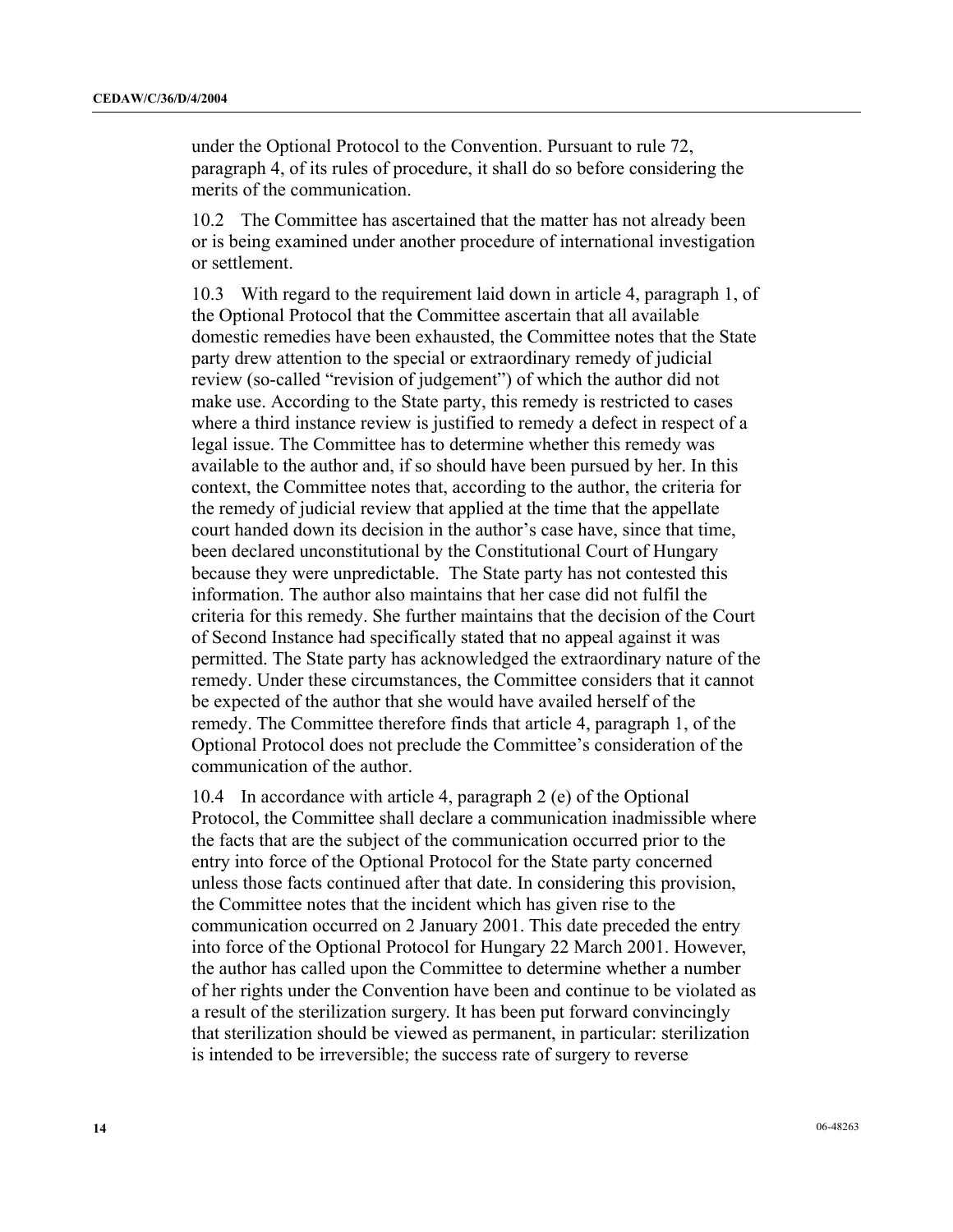sterilization is low and depends on many factors, such as how the sterilization was carried out, how much damage was done to the fallopian tubes or other reproductive organs and the skills of the surgeon; there are risks associated with reversal surgery; and an increased likelihood of ectopic pregnancy following such surgery. The Committee thus considers the facts that are the subject of the communication to be of a continuous nature and that admissibility *ratione temporis* is thereby justified.

10.5 The Committee has no reason to find the communication inadmissible on any other grounds and thus finds the communication admissible.

#### *Consideration of the merits*

11.1 The Committee has considered the present communication in light of all the information made available to it by the author and by the State party, as provided in article 7, paragraph 1, of the Optional Protocol.

### **11.2** *According to Article 10 (h) of the Convention:*

*States Parties shall take all appropriate measures to eliminate discrimination against women in order to ensure to them equal rights with men in the field of education and in particular to ensure, on a basis of equality of men and women:* 

*(…)* 

## *(h) Access to specific educational information to help to ensure the health and well being of families, including information and advice on family planning.*

With respect to the claim that the State party violated article 10 (h) of the Convention by failing to provide information and advice on family planning, the Committee recalls its general recommendation No. 21 on equality in marriage and family relations, which recognizes in the context of "coercive practices which have serious consequences for women, such as forced … sterilization" that informed decision-making about safe and reliable contraceptive measures depends upon a woman having "information about contraceptive measures and their use, and guaranteed access to sex education and family planning services". The Committee notes the State party's arguments that the author was given correct and appropriate information at the time of the operation, during prenatal care and during her three previous pregnancies as well as its argument that, according to the decision of the lower court, the author had been in a condition in which she was able to understand the information provided. On the other hand, the Committee notes the author's reference to the judgement of the appellate court, which found that the author had not been provided with detailed information about the sterilization, including the risks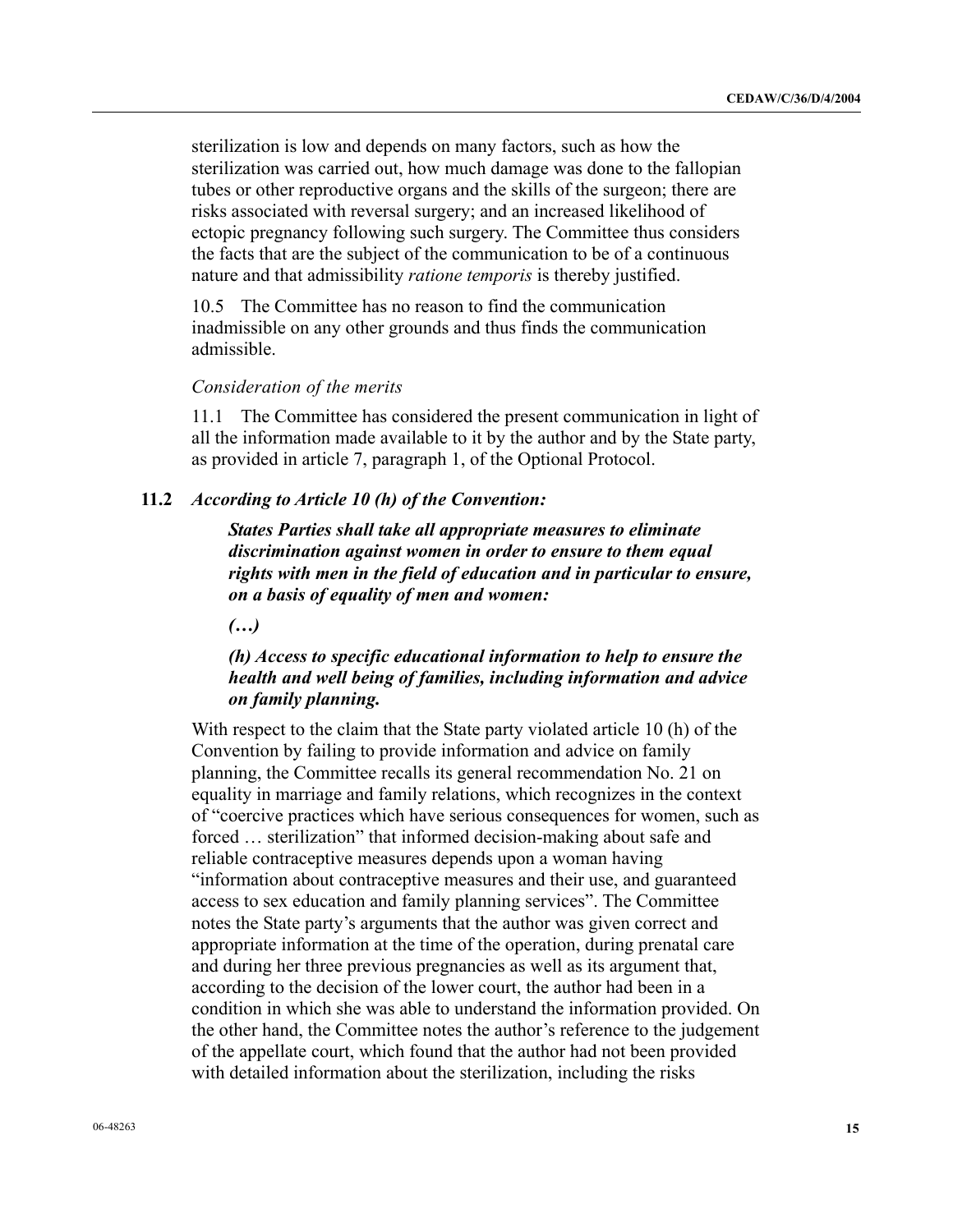involved and the consequences of the surgery, alternative procedures or contraceptive methods. The Committee considers that the author has a right protected by article 10 (h) of the Convention to specific information on sterilization and alternative procedures for family planning in order to guard against such an intervention being carried out without her having made a fully informed choice. Furthermore, the Committee notes the description given of the author's state of health on arrival at the hospital and observes that any counselling that she received must have been given under stressful and most inappropriate conditions. Considering all these factors, the Committee finds a failure of the State party, through the hospital personnel, to provide appropriate information and advice on family planning, which constitutes a violation of the author's right under article 10 (h) of the Convention.

## **11.3** *Article 12 of the Convention reads:*

*1. States Parties shall take all appropriate measures to eliminate discrimination against women in the field of health care in order to ensure, on a basis of equality of men and women, access to healthcare services, including those related to family planning.* 

*2. Notwithstanding the provisions of paragraph 1 of this article, States Parties shall ensure to women appropriate services in connexion with pregnancy, confinement and the post-natal period, granting free services where necessary, as well as adequate nutrition during pregnancy and lactation.* 

With regard to the question of whether the State party violated the author's rights under article 12 of the Convention by performing the sterilization surgery without obtaining her informed consent, the Committee takes note of the author's description of the 17 minute timespan from her admission to the hospital up to the completion of two medical procedures. Medical records revealed that the author was in a very poor state of health upon arrival at the hospital; she was feeling dizzy, was bleeding more heavily than average and was in a state of shock. During those 17 minutes, she was prepared for surgery, signed the statements of consent for the caesarean section, the sterilization, a blood transfusion and anaesthesia and underwent two medical procedures, namely, the caesarean section to remove the remains of the dead foetus and the sterilization. The Committee further takes note of the author's claim that she did not understand the Latin term for sterilization that was used on the barely legible consent note that had been handwritten by the doctor attending to her, which she signed. The Committee also takes note of the averment of the State party to the effect that, during those 17 minutes, the author was given all appropriate information in a way in which she was able to understand it. The Committee finds that it is not plausible that during that period of time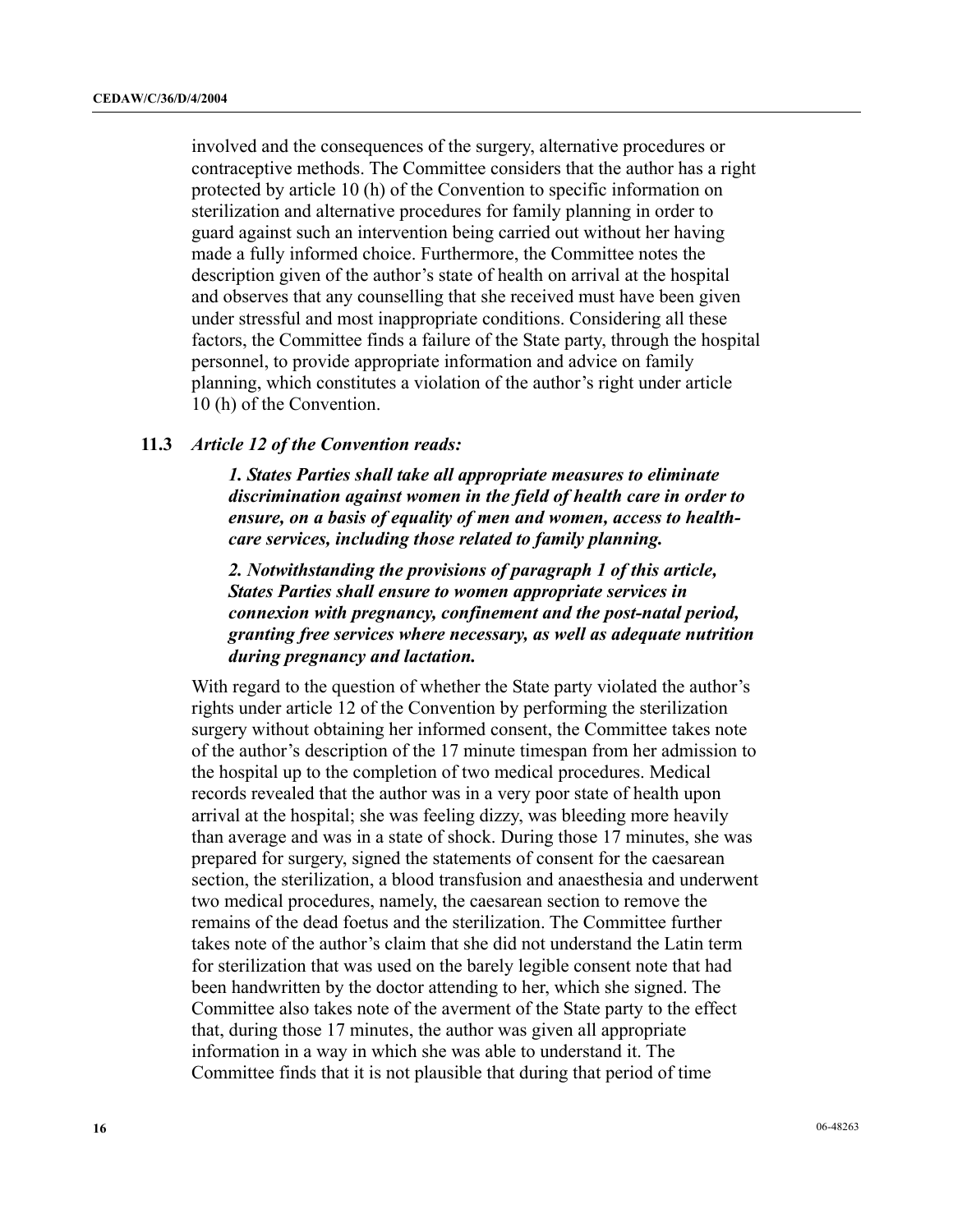hospital personnel provided the author with thorough enough counselling and information about sterilization, as well as alternatives, risks and benefits, to ensure that the author could make a well-considered and voluntary decision to be sterilized. The Committee also takes note of the unchallenged fact that the author enquired of the doctor when it would be safe to conceive again, clearly indicating that she was unaware of the consequences of sterilization. According to article 12 of the Convention, States parties shall "ensure to women appropriate services in connexion with pregnancy, confinement, and the post-natal period". The Committee explained in its general recommendation No. 24 on women and health that "[A]cceptable services are those that are delivered in a way that ensures that a woman gives her fully informed consent, respects her dignity…" The Committee further stated that "States parties should not permit forms of coercion, such as non-consensual sterilization … that violate women's rights to informed consent and dignity". The Committee considers in the present case that the State party has not ensured that the author gave her fully informed consent to be sterilized and that consequently the rights of the author under article 12 were violated.

## **11.4** *Article 16, paragraph 1 (e) of the Convention states:*

*States Parties shall take all appropriate measures to eliminate discrimination against women in all matters relating to marriage and family relations and in particular shall ensure, on a basis of equality of men and women:* 

*(…)* 

## *(e) The same rights to decide freely and responsibly on the number and spacing of their children and to have access to the information, education and means to enable them to exercise these rights;*

As to whether the State party violated the rights of the author under article 16, paragraph 1 (e) of the Convention, the Committee recalls its general recommendation No. 19 on violence against women in which it states that "[C]ompulsory sterilization ... adversely affects women's physical and mental health, and infringes the right of women to decide on the number and spacing of their children". The sterilization surgery was performed on the author without her full and informed consent and must be considered to have permanently deprived her of her natural reproductive capacity. Accordingly, the Committee finds the author's rights under article 16, paragraph 1 (e) to have been violated.

11.5 Acting under article 7, paragraph 3 of the Optional Protocol to the Convention on the Elimination of All Forms of Discrimination against Women, the Committee on the Elimination of Discrimination against Women is of the view that the facts before it reveal a violation of articles